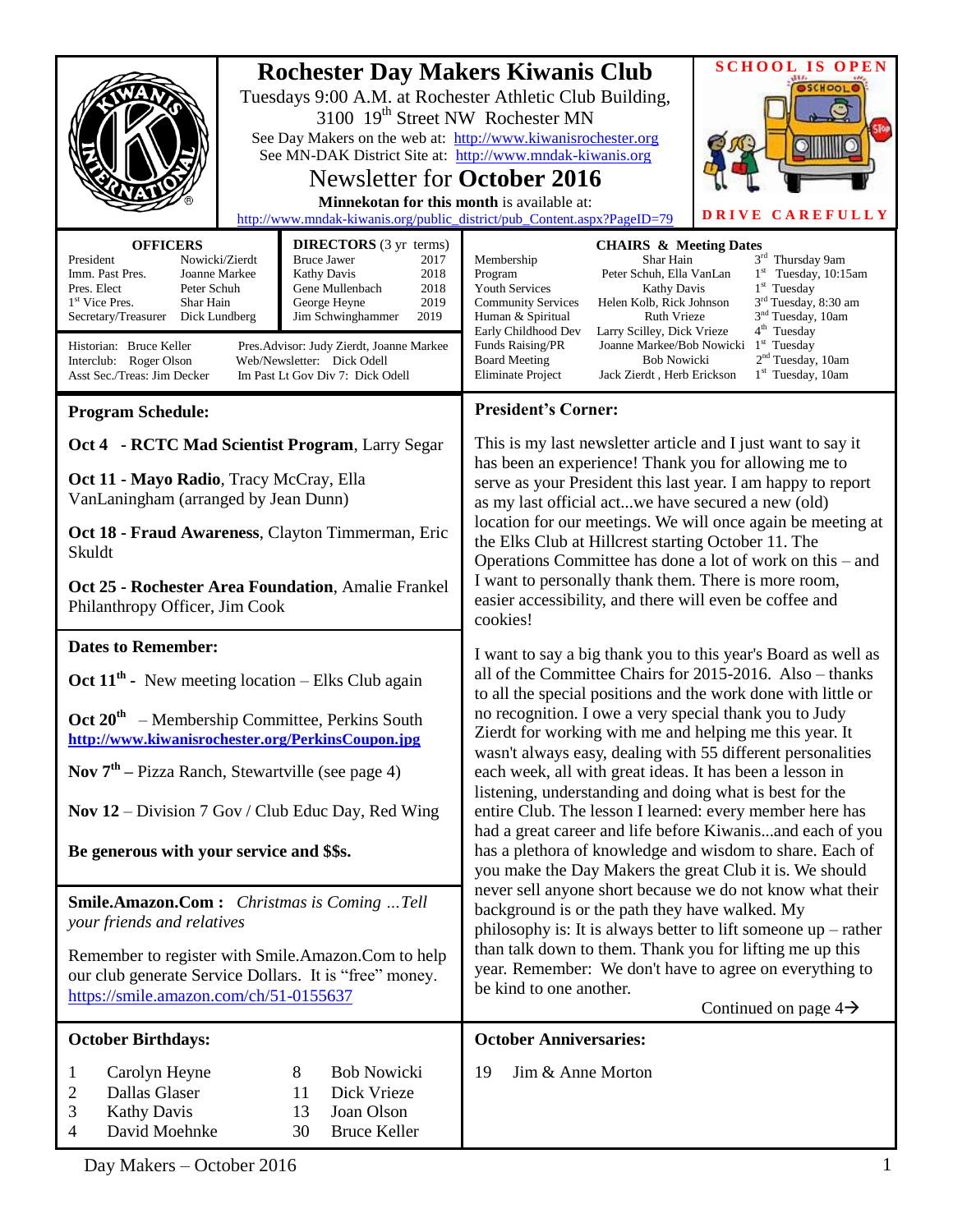| Secretary/Treasurer's Report - 09/13/16:                                                                                                                                                                                                                                                                             | <b>Secy/Treas Report (Continued):</b>                                                                                                                                                                                                                                                                                                                                                                                                                                                                                                                                                                                                                                            |  |
|----------------------------------------------------------------------------------------------------------------------------------------------------------------------------------------------------------------------------------------------------------------------------------------------------------------------|----------------------------------------------------------------------------------------------------------------------------------------------------------------------------------------------------------------------------------------------------------------------------------------------------------------------------------------------------------------------------------------------------------------------------------------------------------------------------------------------------------------------------------------------------------------------------------------------------------------------------------------------------------------------------------|--|
| <b>Bank Balance 8/31/2016:</b><br>\$16,328.21                                                                                                                                                                                                                                                                        | Program-Programs are scheduled through October.                                                                                                                                                                                                                                                                                                                                                                                                                                                                                                                                                                                                                                  |  |
| 286.00<br><b>Bike Repair:</b><br>\$<br>Charitable Account<br>199.27<br><b>Administrative Account:</b><br>\$6,837.36                                                                                                                                                                                                  | <b>Public Relations-</b> A press release is ready to go covering<br>our clubs officers for the year beginning October 1.                                                                                                                                                                                                                                                                                                                                                                                                                                                                                                                                                         |  |
| \$9,005.58<br>Service Account:<br>Members on Leave: Don Cain, Judy Lien, Bob                                                                                                                                                                                                                                         | Youth Services- Kathy Davis will be our liaison for the<br>Century HS Key Club replacing Bill Schneider.                                                                                                                                                                                                                                                                                                                                                                                                                                                                                                                                                                         |  |
| Mayhew, Connie Mayhew                                                                                                                                                                                                                                                                                                | <b>Richard E. Lundberg, Secretary</b>                                                                                                                                                                                                                                                                                                                                                                                                                                                                                                                                                                                                                                            |  |
| <b>August Service Hour Statistics: 521 hours by 30</b><br>members, 46% Participation.                                                                                                                                                                                                                                | <b>Incoming Presidents' Message:</b> (Bob N. and Jack Z.)                                                                                                                                                                                                                                                                                                                                                                                                                                                                                                                                                                                                                        |  |
| <b>September 2016 Board Meeting Summary</b><br>Updates from the Meeting Site Search Committee:<br>Peace Church is still in the running. Elks Club looks<br>the most promising at this point. The Search<br>Committee will follow up with Charlie at the Elks Club<br>to see if this location will work for us.       | First of all, thank you all for letting us two "retreads" act<br>as your president for this next year. We are looking<br>forward to continuing to make the Day Makers the<br>Kiwanis club you loved when you joined. To do this we<br>certainly need all of you to let us know if we're on the<br>right track and what we can do to keep on it. A good<br>start is for us to digest and work on the suggestions you                                                                                                                                                                                                                                                              |  |
| Reading Oasis at Gage School: Sufficient Funds have<br>been gathered to send in. The project is moving<br>forward.                                                                                                                                                                                                   | brought forward in our recent survey. Thank you for<br>participating.<br>We don't plan to make any drastic changes -- unless you<br>feel it's necessary. We heard from you about trying to<br>focus more locally with allocation of funds and service<br>projects.<br>We are aging (thank goodness because the alternative<br>isn't so great) so we need to open our eyes to bringing in<br>younger members while we're still young enough to know<br>some candidates. It's a problem every group has<br>eventually and we're starting to experience it.<br>Having said that, we know that a number of you have<br>health or other issues that don't allow you to participate in |  |
| Boys & Girls Club: Shar Hain has received an email<br>from them. There will be a meeting with them at the<br>end of September. It does not look promising.                                                                                                                                                           |                                                                                                                                                                                                                                                                                                                                                                                                                                                                                                                                                                                                                                                                                  |  |
| The Annual Dinner Meeting is organized, and ready to<br>go on September 27.                                                                                                                                                                                                                                          |                                                                                                                                                                                                                                                                                                                                                                                                                                                                                                                                                                                                                                                                                  |  |
| The board reviewed and approved a budget for the<br>2016/2017 Kiwanis year.                                                                                                                                                                                                                                          |                                                                                                                                                                                                                                                                                                                                                                                                                                                                                                                                                                                                                                                                                  |  |
| <b>COMMITTEE REPORTS</b>                                                                                                                                                                                                                                                                                             |                                                                                                                                                                                                                                                                                                                                                                                                                                                                                                                                                                                                                                                                                  |  |
| <b>Community Service-</b> We are scheduled for Saturday<br>Noon Meals on November $12^{th}$ . Christmas Anonymous<br>awarded John Marshall High School the<br>has<br>outstanding Philanthropic group of the year. The Bike<br>Repair Project is losing its current work location, and is<br>searching for a new one. | the numerous service activities our club offers and you<br>feel that you must drop out. DON'T DO THIS. It<br>simply means that we haven't found the right thing for<br>you to do. There must be something you can contribute<br>to that would further our Kiwanis goals, make you feel<br>good about being a member, and give us all the benefit of<br>your presence at our meetings. Work with us.<br>Please feel free to share any of your concerns,<br>suggestions, ideas, whatever at any time with us.                                                                                                                                                                      |  |
| Early Childhood Development- 600 books, including<br>kindergarten this year, plus 50 in Spanish are ordered.<br>Volunteers will be needed to help distribute them.                                                                                                                                                   |                                                                                                                                                                                                                                                                                                                                                                                                                                                                                                                                                                                                                                                                                  |  |
| Faith & Spiritual Values-We need members to sign<br>up for meeting invocation. Salvation Army Bell<br>Ringing coming up.                                                                                                                                                                                             | Thanks,<br><b>Bob Nowicki and Jack Zierdt</b>                                                                                                                                                                                                                                                                                                                                                                                                                                                                                                                                                                                                                                    |  |
| <b>Membership-</b> We will end the Kiwanis year on<br>September $30th$ with 65 members.                                                                                                                                                                                                                              | <b>Kiwanis Defining Statement:</b><br>Kiwanis is a global organization of volunteers<br>dedicated to improving the world one child and one<br>community at a time.                                                                                                                                                                                                                                                                                                                                                                                                                                                                                                               |  |
| Continued Next Column $\rightarrow$                                                                                                                                                                                                                                                                                  |                                                                                                                                                                                                                                                                                                                                                                                                                                                                                                                                                                                                                                                                                  |  |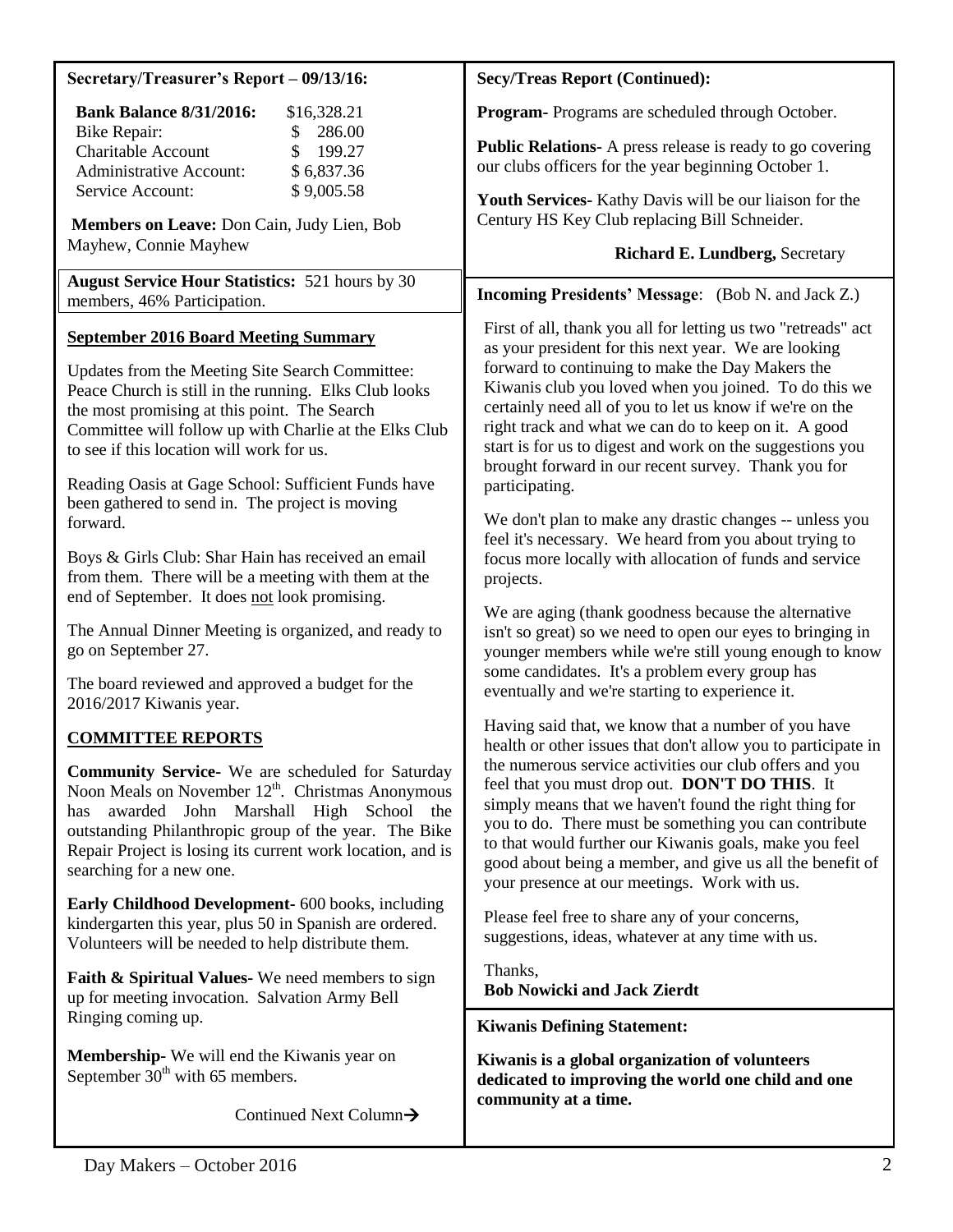## **Day Makers Making a Difference:**

# **Walter Zeller Diamond Level – Herb Erickson**

Congratulations to Herb Erickson on being awarded a Walter Zeller Diamond Level Fellowship. The Diamond Level recognizes funding of "multiple" fellowships.

In the past, Herb has personally acquired several Zellers and Hixson fellowship for himself and his wife Jerine.



Herb always knows the answer to the question, "What More Can I Do?"

Jack Zierdt, Bob Nowicki and Dick Odell congratulated Herb for driving our Club's commitment to pledge "Model Club" and in turn he took a leadership role in driving the fund raising campaign to save 39,000 women and their newborn babies from the deadly Tetanus disease.

It was announced that we still have 5000 more women who need our "altruistic giving" to accomplish our 5-year Model Club Pledge before 9/26/2017.

Again, congratulation Herb Erickson….well deserved.

**Dick Odell**, Lt Gov Div 7 (2015-2016) **Jack Zierdt**, Day Maker Co-President

## **Induction of Day Makers Officers:**

At the Annual Dinner, Dick Odell (Lt Gov Div 7) and Randy Schmidt (Lt Gov Elect Div 7) inducted our new officers and directors of our Club's Board of Directors.



It was a short ceremony as 3 directors and the presidentelect were not able to be in attendance. The following Day Makers officers and directors were inducted:

- Secretary Richard Lundberg
- Treasurer Richard Lundberg
- Vice President Shar Hain
- Co-Presidents Bob Nowicki and Jack Zierdt
- Outgoing directors Joan Olson and Curt Pearson (were recognized for their service)



Lt Gov Dick Odell then thanked the club for their support and congratulated the club on the following:

- Meaningful service project and 10,000 hours/yr
- Scholarships, Reading, SLP for Pre-K thru 12
- Community Service like Taxes (1000's hours), Hockey Festival, Meals on Wheels
- Fundraising projects like Herbergers, Golf Ball Drop, Kwik Trip Gift Cards, Pizza Ranch
- Altruistic Service/Giving via Eliminate M/NT, largest delivered donations in Div 7 and MNDak District

He then "thanked" the "Spouses" of our Kiwanians for their support and understanding of our members' commitments of time, talent and financial donations as #KIDS NEED KIWANIS.

**Dick Odell** - Lt Gov Div 7 (2015-2016)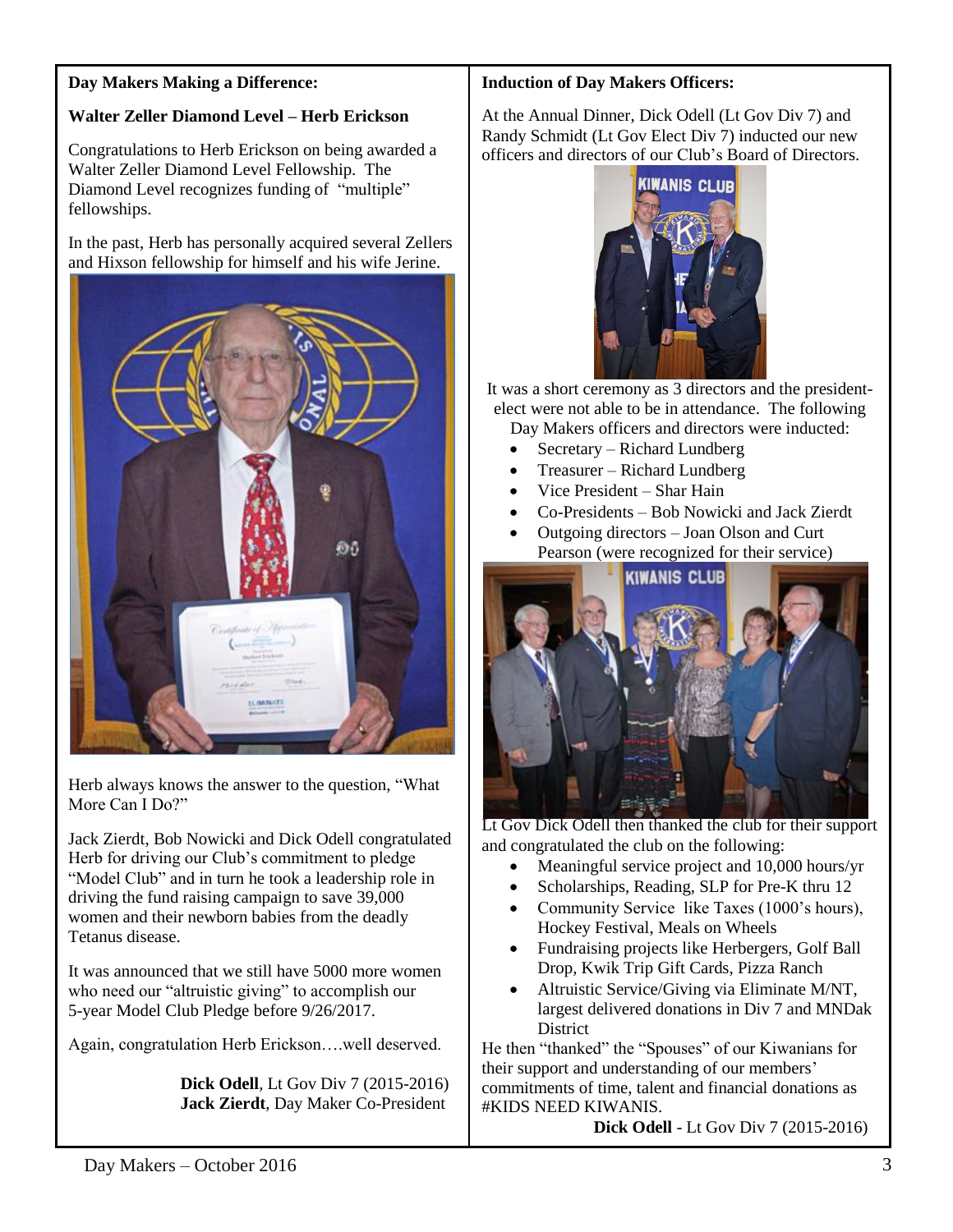| <b>Presidents Corner:</b> (continued from page 1) |  |
|---------------------------------------------------|--|
|---------------------------------------------------|--|

Last year in my acceptance talk I had just five things on my agenda:

**First:** not to mess up and thanks to all of the "type A" personalities in this Club, you didn't let me stray, forget anything or mess up!

**Second**: continue the great programs and we did. We instituted an 'education' program every month – and these were welcomed by most of the members. I enjoyed giving out quarterly President's "Certificates of Awesomeness" to members...but in reality each Day Maker has their own wonderful awesome qualities and so all of you should have gotten a certificate!

**Third**: encourage members to bring friends and join Day Makers. This one, we didn't do as good, but after all we are a work in progress, right?

**Fourth:** move forward to try to reach our Eliminate goal … and we have come so close. We had a new fund raising event this year – Golf Ball Drop – as well as Herbergers coupons, Kwik Trip cards, the Eliminate can and Zeller and Hixsons.

**And Fifth**: to try to have some great, sometimes thought provoking, sometimes humorous, thoughts for the week. Hopefully I met this one.

This year we had approximately 9,856 volunteer hours with about 28 regular volunteers continually working to helping children and our community be a better place. My last "Certificate of Awesomeness" was given to Ella VanLanningham for her 1,000+ hours this year. Big KUDOS to all who volunteer. That being said, I want to recognize all of our members, because each of you, even if you cannot actively volunteer or work on projects anymore, still bring so much wisdom, joy and sense of purpose to our club. You all are what make Day Makers what it is.

My last and parting "thought" … "It doesn't matter if the glass is half empty or half full. Be thankful you have a glass and grateful that there's something in it!"

## **Joanne Markee**, Im.Past Club President

## **Day Makers Annual Dinner:**

A good time was had by all at our Annual Banquet on Tuesday evening (9/27), but we missed those of you who couldn't make it. In all, there were 47 in attendance, including Lt. Governor Elect Div 7 and his wife, Randy and Jane Schmidt and our own Lt Governor Div 7 Dick Odell and his wife Deedee Odell.

We are happy to report that we had some great contributions to the Silent Auction (thanks to you wonderful donors) and a great deal of fun with the Live Auction. In particular, Curt Pearson (auctioneer extraordinaire) auctioned a surprise offering of jokes by our comedian-in-residence, Herb Erickson. We think that Herb should take to the road with a new career as stand-up comedian.

In total, we collected \$343 for Eliminate through the auctions. Thanks so much to all who contributed.

 **Ella VanLaningham**, Program Committee Chair

# **Day Makers Co-Presidents: (2016 - 2017)**

Welcome to our new Day Makers Club Co-Presidents

- Bob Nowicki
- Jack Zierdt



PS: Ella VanLaningham …thank you for driving our annual dinner program and Shar Hain for Silent Auction.

#### **Pizza Ranch "Tip Night" Fundraiser**: communication.

Where: Stewartville Pizza Ranch When: Monday, November 7, 2016 Time: 4:30 PM - 8:00 PM (buffet open)

We will need several Day Maker volunteers to sign up for setting up at 4:00 PM and "working the tables" over 3 shift time slots from 4:30 PM - 6:00 PM; 6:00 PM - 7:30 PM; and 7:30 PM - 9:00 PM.

Please mark your calendar and plan to come, eat, and help work a shift. Remember that our club will earn 10% of the night's profits plus all of the tips; and all will be donated to the Eliminate project.

**Judy Zierdt and Jim Cook**, co-chairs